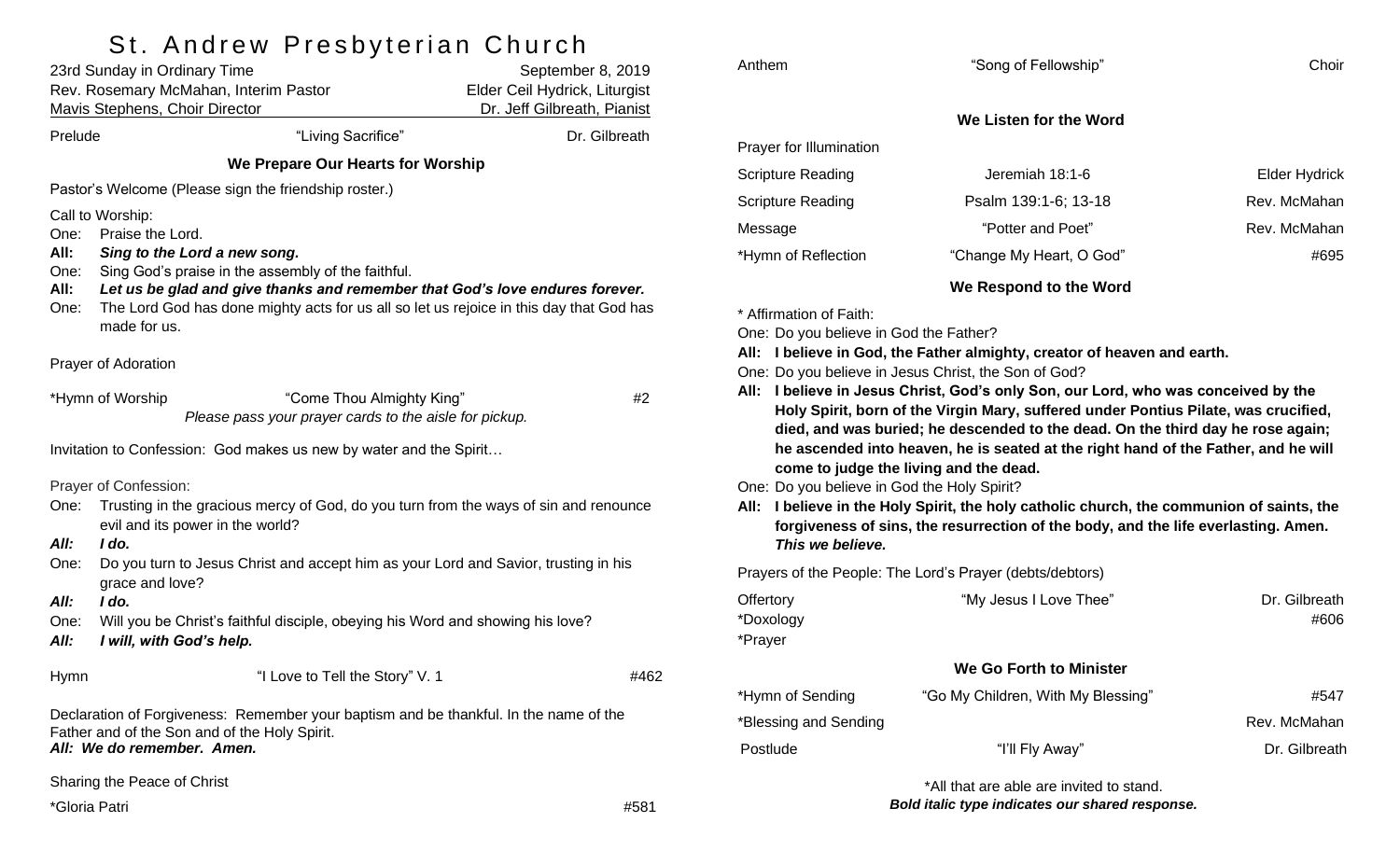### *To Our Visitors & Guests:*

Welcome! It is a blessing to have you in worship with us today. We warmly invite your participation in the worship, fellowship, and ministry of this congregation where everyone is welcome as God's child. The pastor is available to answer any questions you might have after worship or by email or phone. There is a place for you here, and we are delighted to have you with us today.

### **To All:**

The baptismal font at the entrance into the sanctuary signifies baptism as the entrance into the Universal Church and our inclusion in the worldwide family of Jesus Christ. It reminds us to remember our baptisms and be thankful.

### **Prayer for Wholeness Opportunity:**

Individual prayers for Healing and Wholeness are available after church and on Wednesdays by appointment. Please contact Pastor Rosemary.

If you would like a more personal prayer time, you are encouraged to contact Pastor Rosemary to set a time when she and a commissioned prayer person can pray more fully with you. **"Heal me, O Lord, and I shall be healed; save me, and I shall be saved, for you are my praise." Jer. 17:14.**

If you have questions, please contact Pastor Rosemary.

# Welcome to



## *"Growing in Faith; Sharing the Good News; Living in God's Love."*

September 8, 2019

Rev. Rosemary McMahan, Interim Pastor 3310 Danville Rd. SW Decatur, AL 35603 Office: (256) 355-6310 [churchoffice@standrewdecatur.org](mailto:churchoffice@standrewdecatur.org) pastor@standrewdecatur.org [www.standrewdecatur.org](http://www.standrewdecatur.org/)